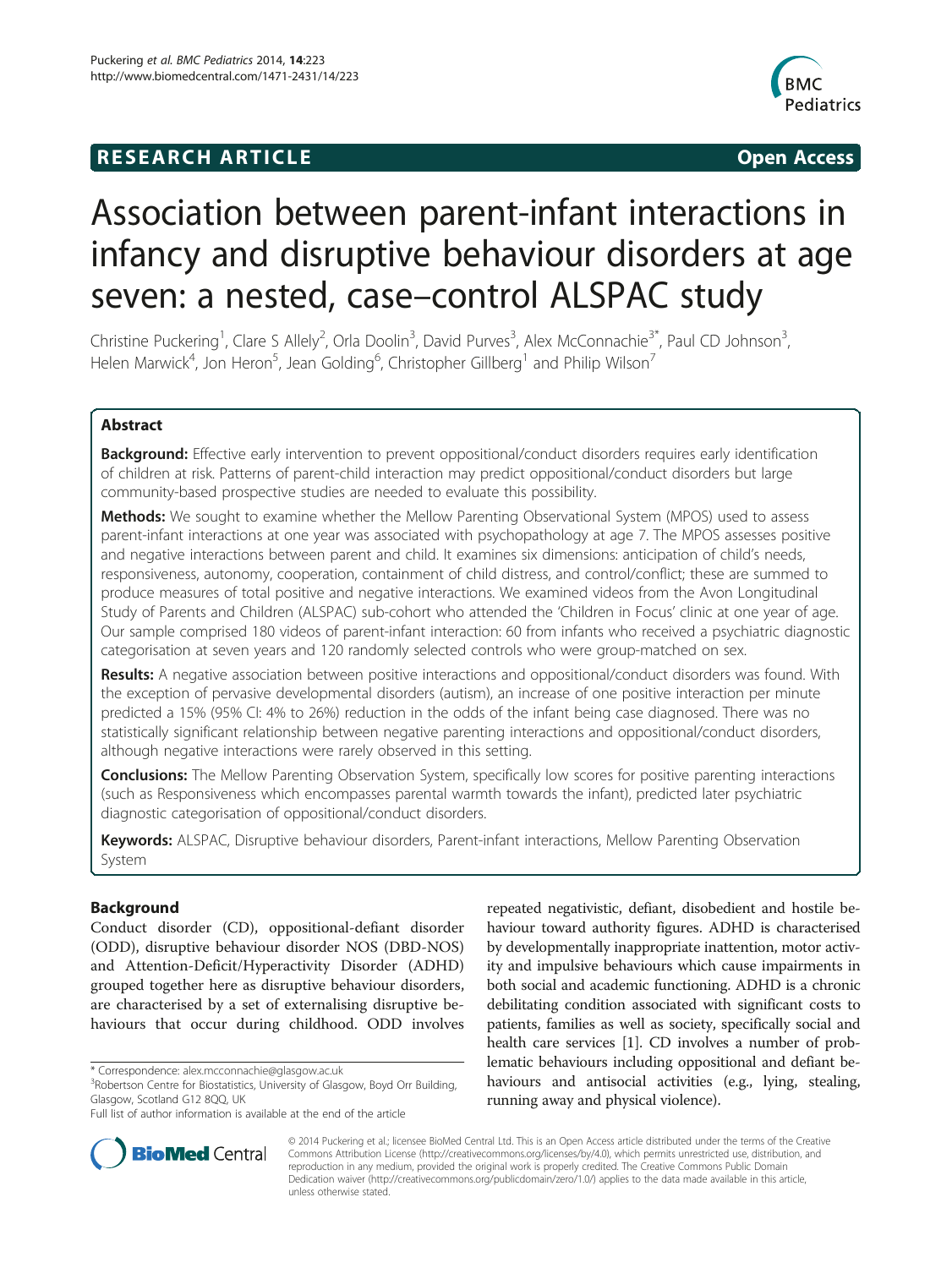CD has substantial health and social costs and there is an increasingly strong case for screening in early childhood [[2\]](#page-7-0). Without intervention, levels of physical and psychiatric mortality and morbidity are high [[3\]](#page-7-0). In an offender cohort followed up between 1<sup>st</sup> January 1988 to 31<sup>st</sup> December 1999, young males were nine times more likely and females 40 times more likely to die compared to young people in the general population [\[3](#page-7-0)]. CD is also associated with increased risk of criminality [[4](#page-7-0)]. Early intervention with parents can prevent its development [\[5](#page-7-0)] and treatment in early childhood is relatively successful [[6\]](#page-7-0), while less success is found with adolescents [[7](#page-7-0)]. About 40% of children with CD will go on to develop antisocial personality disorder [\[8](#page-7-0)]. Prediction of risk on the basis of demographic information is unlikely to be sufficiently sensitive or specific [[9\]](#page-7-0) and so observational assessment of social interactions, whether by parents or independent observers, may prove useful in early identification.

There is a substantial body of work investigating negative aspects of parenting. For example, low maternal responsiveness during the first year of life is associated with later onset of child disruptive behaviours [\[10,11](#page-7-0)]. During the infant's first year, exposure to maternal depression has been found to be related to reports of child internalising and externalising problems by the mother in the early school years (6-8 years) [\[12](#page-7-0)]. Positive aspects of parenting, such as warmth, positive involvement and secure child-parent attachment may independently affect the risk of developing disruptive behaviour disorders [[13,14\]](#page-7-0). Lower levels of externalising behaviour in childhood have been found in those children of mothers who displayed significantly higher levels of positive parenting throughout toddlerhood [\[15\]](#page-7-0).

Given the evidence for the benefit of early interventions, primary care clinicians might benefit from the availability of measures which could assist in the prediction of developmental disorders. The present study, based on a large cohort of infants from the Avon Longitudinal Study of Parents and Children (ALSPAC), investigated whether assessment of parenting behaviours at one year can predict psychopathology at age seven. We examined the utility of both positive and negative parenting behaviours towards infants in predicting the later onset of psychopathologies.

## Methods

## Participants

The sample comprised participants from the Avon Longitudinal Study of Parents and Children (ALSPAC). ALSPAC is an ongoing population-based study investigating a wide range of environmental and other influences on the health and development of children. Pregnant women resident in the former Avon Health Authority in south-west England, having an estimated date of delivery between 1 April 1991 and 31 December 1992 were invited to take part, resulting in a 'core' cohort of 13,988 singletons/twins alive at 12 months of age [[16](#page-7-0)]. The study website contains details of all the data that are available through a fully searchable data dictionary ([http://www.bris.ac.uk/alspac/researchers/](http://www.bris.ac.uk/alspac/researchers/data-access/data-dictionary/) [data-access/data-dictionary/](http://www.bris.ac.uk/alspac/researchers/data-access/data-dictionary/)).

Ethical approval for the study was obtained from the ALSPAC Law and Ethics Committee and the Local Research Ethics Committees. All adult participants gave their informed consent prior to their inclusion in the study. A 10% sample of the ALSPAC cohort, known as the Children in Focus (CiF) group, attended clinics at the University of Bristol at various time intervals between 4 to 61 months of age. For the current study a sample was drawn from this sub sample of the core ALSPAC cohort of 1240 families (usually mother/infant dyads) who attended the 'Children in Focus' clinics when children were 12 months old. A range of measures was collected at the clinic including anthropometry, cognitive function, vision, speech and hearing. At the age of 12 months one of the sessions involved the Thorpe Interaction Measure (TIM) [[17\]](#page-7-0). The TIM involves a carer (usually the mother) and her child looking at a picture book. Adults were asked to engage their child in this activity in the same way they would at home, stopping when the child lost interest. All interactions took place in the same 'living room' style environment in the clinics and were videotaped. The video recording was terminated if the child became distressed.

Sixty of these infants were later diagnosed with probable autism, conduct disorder, ADHD, anxiety or depression using the Development and Wellbeing Assessment (DAWBA) [\[18\]](#page-7-0) which was included in a questionnaire sent to the parents of all children remaining in the cohort at 91 months (7.6 years) of age. In parallel, and completely independently the child's teacher was asked to complete a questionnaire which included similar information. The DAWBA is a structured diagnostic assessment which relies on parental report as well as teacher reports, but final diagnoses are assigned by a child psychiatrist. More than one psychiatric diagnosis can be assigned, although pervasive development disorder (autism) precludes additional diagnoses. Numerous studies have shown the reliability of DAWBA expert diagnoses to be very satisfactory (i.e. [\[19,20\]](#page-7-0),). From the remaining non-case videos, 120 controls, group matched on gender, were randomly selected by the ALSPAC team. For this study we included 160 of these videos where the mother was identified as the lead caregiver; 54 cases and 106 controls. Including just the mothers removed the potentially confounding issue of which parent was present in the videos. Given that fathers were such a small number, conducting separate analysis for each parent would be statistically uninformative.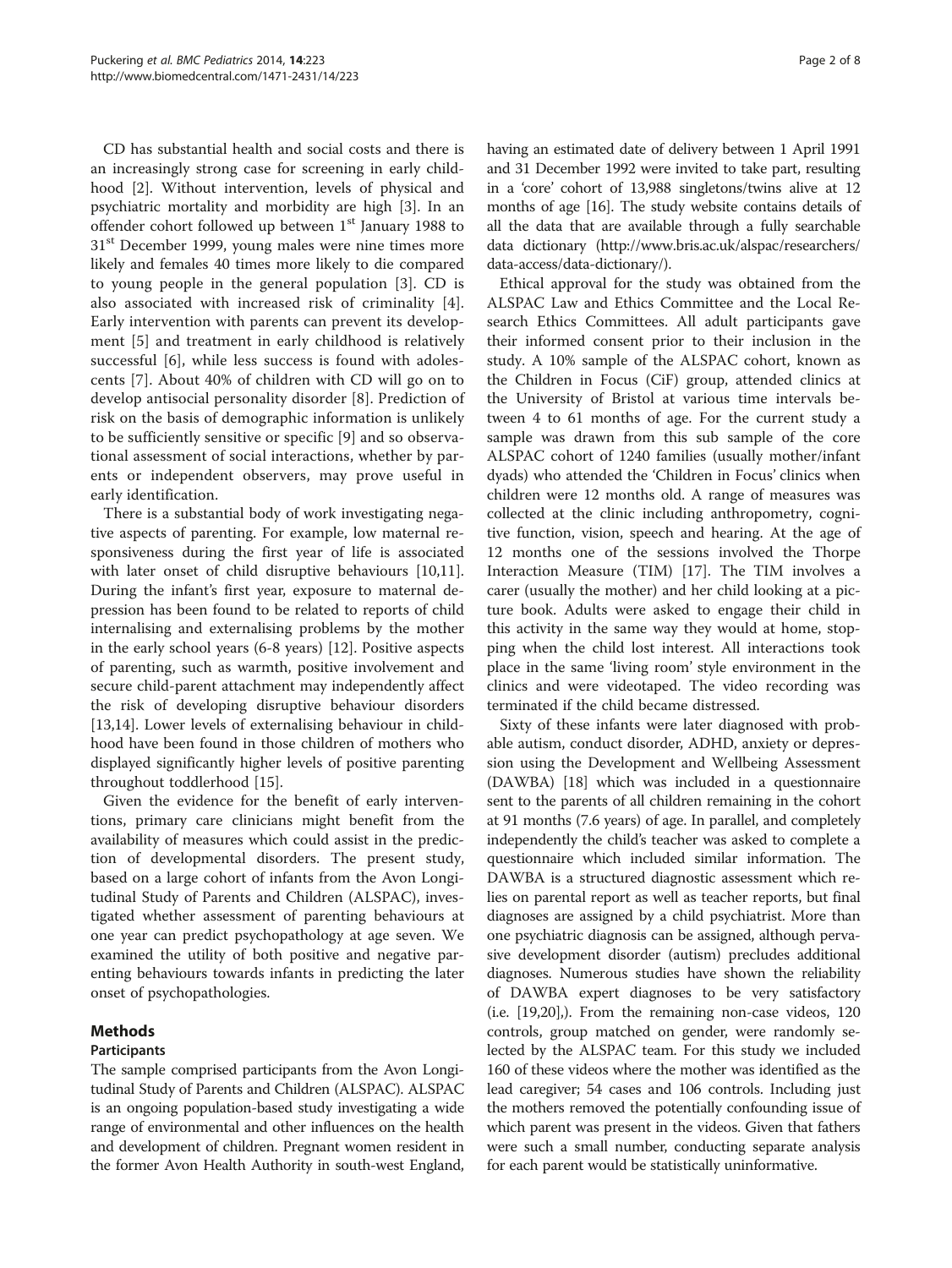Wolke et al. [[21\]](#page-7-0) investigated whether attrition from the ALSPAC study was systematic or random. They found systematic participant drop-out according to the family variables (having a mother who was single; had no educational qualifications; financial difficulty experiences; being raised in large family where the mother smoked; had a poor relationship with the partner; lived in poor housing; had been involved in crime and been convicted or suffered psychopathology during pregnancy). Attrition did not however alter the association between family factors obtained in pregnancy and disruptive behaviour disorder at 7 years of age and we believe it unlikely that the direction of the associations we have investigated would be modified by the attrition.

### Procedure

The Mellow Parenting Observational System (MPOS) [[22\]](#page-7-0) was used to assess parent-infant interactions at one year (see Additional file [1\)](#page-6-0). The observers were blind to case or control status. Measurements of the rate of positive interactions were moderately reliable with an inter-class correlation of 53%. Measurements of the rate of negative interactions had a correlation of 0.60 using Kendall's τ [[23](#page-7-0)]. Inter-rater reliability for the rate of total positive interactions was assessed using the interclass correlation coefficient. Due to non-normal distribution of the rate of negative interactions, we used Kendall's τ to assess the agreement between raters. Kendall's τ gauges concordance among the ranks, not the measures themselves, but we justify its use on the grounds that nonparametric measures of true reliability (i.e. concordance) are not available. Measures with τ > 0.6 were considered reliable. MPOS has previously been shown to have good inter-rater reliability [\[24\]](#page-7-0). Within the MPOS, the rater counts the number of occurrences of positive and negative interactions between parent and child. There are six Mellow Parenting dimensions, each rated for positive and negative interactions; Anticipation of Child's Need; Autonomy; Control and Conflict; Cooperation; Distress; Responsiveness. The positive and negative poles of each dimension were summed to provide total positive and total negative interaction scores.

### Statistical methods

All 160 subjects had available interaction scores and were used in the analyses. Total positive and negative interaction scores were analysed as counts per minute of video material. We also examined whether video duration was associated with diagnostic outcome as some videos were stopped if the infant became distressed.

The interaction scores were used in predictive models of case and control status overall and within the following pre-defined sub-diagnostic groups; any ADHD; any emotional disorder; pervasive development disorder;

disruptive behaviour disorder (DBD); any oppositional conduct disorder; conduct disorder alone; oppositional defiant and/or DBD-NOS; pure oppositional conduct disorder (Figure [1\)](#page-3-0). Associations between interaction scores and psychiatric disorders were analysed using Firth's penalized–likelihood logistic regression to correct for biases that may be induced by the low prevalence for some disorders [[25\]](#page-7-0). To account for any potential confounding all models were adjusted for select parental and infant characteristics previously found to be associated with parent/infant interaction scores [[24\]](#page-7-0). When positive interactions were the variable of interest the models were adjusted for the child's gender, maternal age at birth, maternal educational attainment and prenatal anxiety scores. Models with negative interaction scores were adjusted for maternal age at birth, maternal smoking status, the child's gender and a social support score. Odds ratios (ORs), 95% confidence intervals and p-values are presented, with ORs reporting the effect associated with an increase of one interaction count per minute in the respective scores.

All analyses were carried out using R statistical package v2.15.

## Results

The mean duration for the 160 videos used was 211 seconds (SD 86), with a range from 60 to 510 seconds. Table [1](#page-3-0) summarises the number of cases overall and within subdiagnostic groups, with low prevalence noted for pervasive development (autism) and conduct disorder.

Video duration was not found to be predictive of diagnostic outcome. The mean (sd) number of positive interactions per minute was 6.2 (3.3) and 0.37 (0.8) for negative interactions. Table [2](#page-4-0) presents the associations between diagnostic outcomes and a one count per minute increase in total positive or total negative interactions; there is a trend of increasing positive interactions predicting a reduction in psychopathology diagnoses, including overall diagnosis and across the behavioural subgroups, with the exception of autism, An increase of one positive interaction per minute predicted a 15% (95% CI: 4% to 26%) reduction in the odds of the infant being case diagnosed - as prevalence is low in the wider population the OR can be interpreted as a risk ratio; If the rates of positive interactions increase from 3.7 to 8.0 per minute – from the lower to the upper quartiles of the range – this predicts a 50% (16% to 72%) reduction in the risk of an infant being diagnosed a case Total negative scores were not significantly associated with either overall caseness or any case subgroup although this may partly be explained by the large number of videos (103; 64%) having no negative interactions recorded.

From the data set available from ALSPAC, a reduced group of twenty predictor variables was selected, by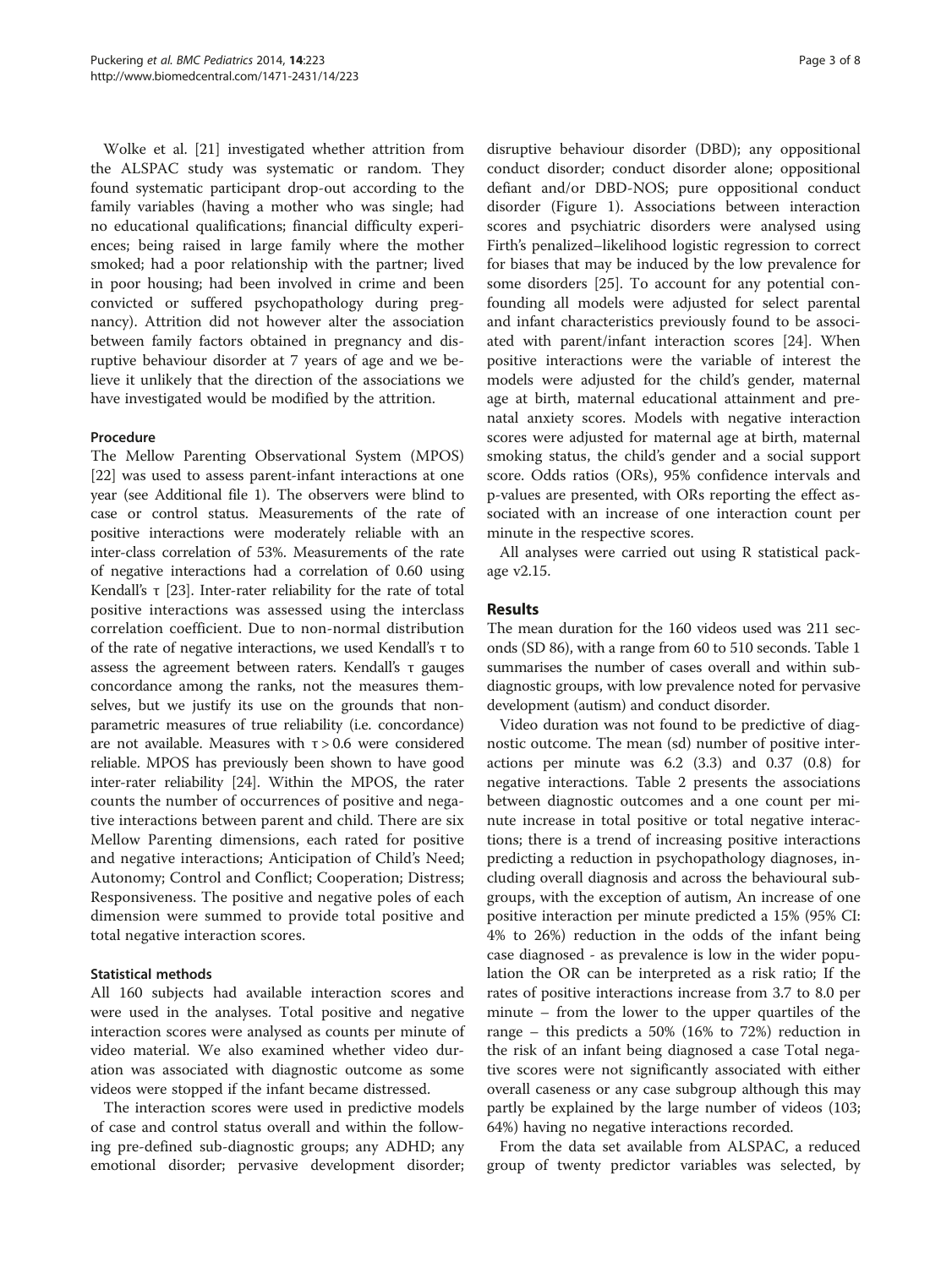<span id="page-3-0"></span>

investigator consensus, on the basis of previous literature and face validity. These included parental and infant characteristics, indicators of parental socio-economic status (SES) and maternal pre- and post-natal emotional state (Table [3\)](#page-5-0).

Backward stepwise regression analysis revealed three variables to be independent predictors of positive interactions. Higher rates of positive interaction were observed with older mothers, mothers with a higher level of education and mothers who experienced anxiety during the

Table 1 Summary of the number of children within each diagnostic subgroup (see Figure 1) by gender

| Diagnostic outcome                  | <b>Total</b> | Gender   |          |
|-------------------------------------|--------------|----------|----------|
|                                     |              | Female   | Male     |
| $N_{OBS}$                           | 160          | 49       | 111      |
| $N_{\text{CASE}}$                   | 54           | 16       | 38       |
| $N$ $(\%)$ of cases                 |              |          |          |
| Any ADHD disorder                   | 15 (25%)     | 1(6%)    | 14 (34%) |
| Pervasive development disorder      | $6(10\%)$    | 1(6%)    | 5 (12%)  |
| Any emotional disorder              | 24 (41%)     | 11 (61%) | 13 (32%) |
| Disruptive behaviour disorders      | 32 (54%)     | 6 (33%)  | 26 (63%) |
| Any oppositional-conduct disorder   | 24 (41%)     | 5(28%)   | 19 (46%) |
| Conduct disorder alone              | 5 (8%)       | 1(6%)    | 4 (10%)  |
| Oppositional defiant and/or DBD NOS | 19 (32%)     | 4 (22%)  | 15 (37%) |
| Pure oppositional conduct disorder  | 17 (29%)     | 5 (28%)  | 12 (29%) |

third trimester. Four variables independently predicted the rate of negative interactions. Specifically, there were fewer negative interactions seen in older mothers, mothers who perceived that they received more social support during pregnancy (encompassing perceived emotional and financial support from a partner, friends, family, neighbours, other pregnant women and the state), mothers who smoked during the first trimester and mothers with female infants.

## **Discussion**

Based on a large community-based cohort of infants, we investigated whether observations of mother-infant interactions at one year analysed using the Mellow Parenting Observational System (MPOS) can predict psychopathology at age seven. A negative association was found between total positive interactions and overall case diagnosis, in disruptive behaviour disorders and in emotional disorders; those with conduct disorder alone had the lowest total positive interaction scores, though with only five cases, the association did not reach statistical significance in this subgroup. There were no significant associations between negative parenting interactions and later diagnoses of psychopathology. This may have been a consequence of the low power due to the low number of negative interactions observed. The relatively low power for detecting associations with negative interactions is reflected in their relatively wide effect estimate confidence intervals (Table [2\)](#page-4-0). The Mellow Parenting Observational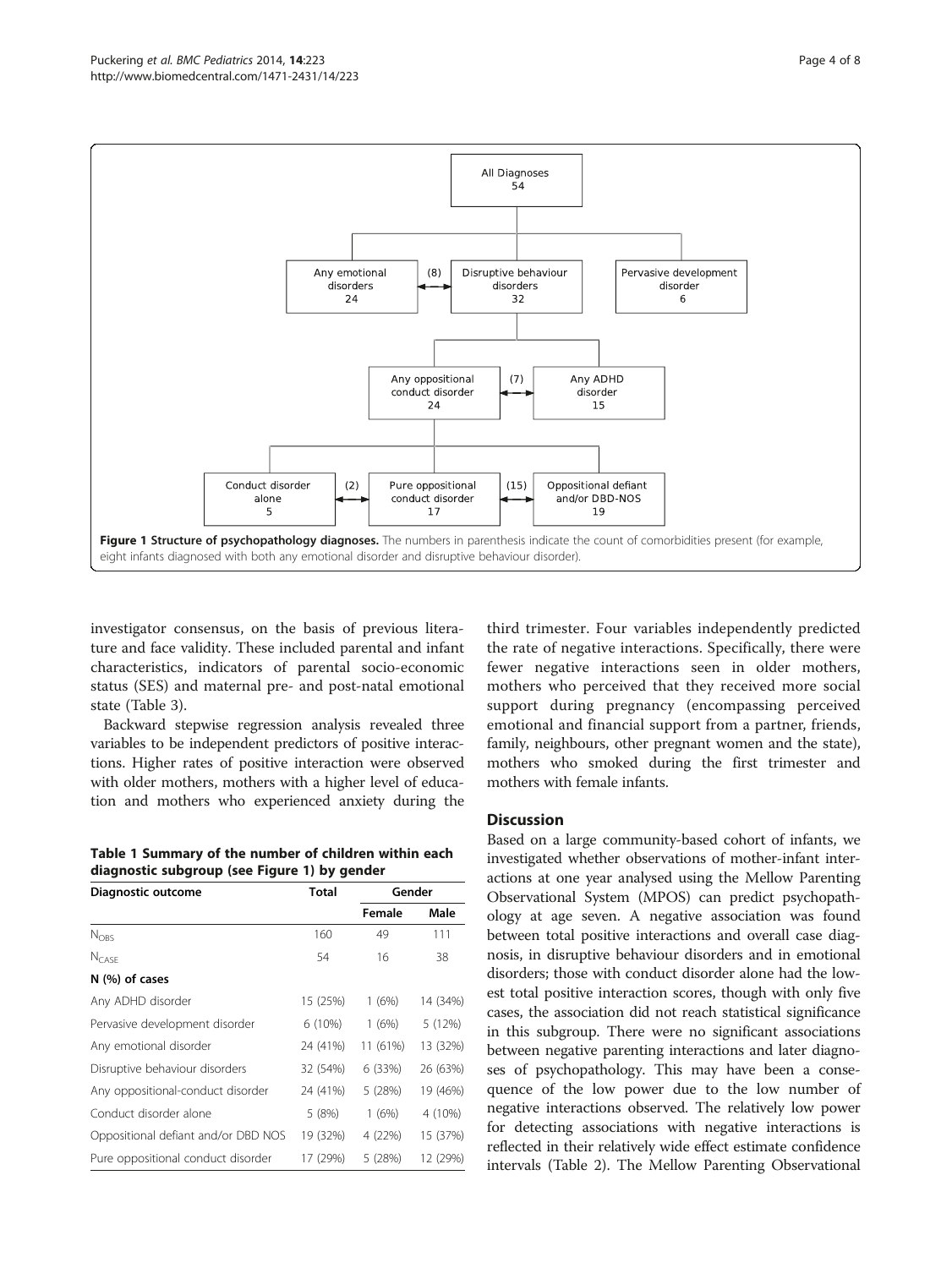| Diagnostic outcome                  | <b>Total positive interactions</b> |         | <b>Total negative interactions</b> |         |
|-------------------------------------|------------------------------------|---------|------------------------------------|---------|
|                                     | OR (95% CI)                        | p-value | OR (95% CI)                        | p-value |
| Any diagnosis                       | 0.85(0.74, 0.96)                   | 0.007   | 0.98(0.60, 1.51)                   | 0.941   |
| Pervasive development disorder      | 0.98(0.73, 1.21)                   | 0.864   | $0.02$ $(0.00, 1.41)$              | 0.099   |
| Any emotional disorder              | $0.82$ (0.66, 0.98)                | 0.029   | 0.71(0.21, 1.55)                   | 0.446   |
| Disruptive behaviour disorders      | 0.84(0.71, 0.97)                   | 0.020   | $1.16$ (0.70, 1.82)                | 0.539   |
| Any ADHD disorder                   | 0.87(0.69, 1.05)                   | 0.159   | 1.26 (0.65, 2.18)                  | 0.453   |
| Any oppositional-conduct disorder   | $0.81$ (0.65, 0.97)                | 0.021   | $0.96$ $(0.45, 1.64)$              | 0.902   |
| Conduct disorder alone              | 0.74(0.40, 1.09)                   | 0.166   | 1.07 (0.10, 2.46)                  | 0.909   |
| Oppositional defiant and/or DBD NOS | 0.81(0.64, 0.99)                   | 0.035   | $1.02$ (0.45, 1.77)                | 0.959   |
| Pure oppositional conduct disorder  | 0.78(0.60, 0.97)                   | 0.024   | 1.14 (0.55, 1.95)                  | 0.678   |

<span id="page-4-0"></span>Table 2 Association between interaction scores and the odds of an infant being a case (any diagnosis or each subgroup diagnosis)

Models are adjusted for potential confounders (total positive interactions adjusted for child's gender, maternal age at birth, maternal educational attainment and pre-natal anxiety scores; total negative interactions adjusted for maternal age at birth, maternal smoking status, the child's gender and a social support score) as described in methods. Odds ratio (OR) estimates are presented for a one count per minute increase in each interaction predictor. Statistically significant associations (p<0.05) are highlighted in **bold** text.

System may therefore be capable of assisting the early identification of later development of psychopathology. While the findings support an effect for positive interactions and not for negative interactions, we have been careful not to draw strong conclusions from the various subgroup results. Quality of parenting in early childhood has been reported to predict later conduct problems [[26](#page-7-0)]. Warm interaction and maternal responsiveness may be necessary components for the development of compliance and internalised controls [[27](#page-7-0)]. Limit-setting and discipline may thus not be as effective in the absence of a positive and warm parent-child relationship and may indeed not be salient in infancy. Low maternal responsiveness during the first year of life is associated with later onset of child DBDs [[10,28\]](#page-7-0) and mothers of children with behaviour problems are likely to be less warm [[29](#page-7-0)] and not as involved positively [\[30](#page-7-0)] when compared with other mothers. Disruptive preschool boys are less likely to have a secure attachment to their mother [[31](#page-7-0)]. We have recently reported that low frequencies of maternal vocalisation predicted later development of infant psychopathology in the ALSPAC cohort [[32](#page-7-0)].

The importance of parent-child interactions [\[33](#page-7-0)] has been widely emphasised and these interactions are likely to feature in the causal pathways for antisocial behaviour. Assessment of parenting behaviours early in life may therefore shed some light on the association between parenting style and later development of oppositional/conduct disorders.

### Limitations and strengths of the study

The camera recording the mother-infant interaction was placed in the upper corner of the room, so the faces of parents and children were often not visible. The video quality was relatively poor due to the age of the tapes, which may have contributed to the moderate reliability of the MPOS. Given the positive relationship between reliability and sensitivity, we might expect the use of more modern video equipment to substantially improve the sensitivity of the MPOS. Despite such limitations, we were able to confirm our hypothesis of an association between parenting behaviours and later development of conduct disorder. Our data have particular value because of their community base: previous studies have sampled high risk referred children or siblings of affected individuals and we have published a number of findings using the same dataset [\[32,34](#page-7-0)-[36](#page-7-0)]. Also of note is that the predictor variables used in our analyses were based on videos recorded at one year of age, which were rated without knowledge of the future psychopathology of the child; the data can therefore be viewed as prospective, in contrast to previous studies which have been based on retrospective recall of predictive factors. There was no statistically significant relationship between negative parenting interactions and any of the diagnostic categories: a potential limitation of the present study is that negative interactions were rarely observed in this setting. We have performed numerous statistical tests, without adjustment for multiple comparisons, so there is the possibility of Type I error; however, overall case diagnoses was pre-defined as the primary outcome with the hierarchy of sub-diagnoses also defined in advance.. Given that significant associations were observed between total positive interactions and several sub-diagnoses, this adds to the robustness of our findings. The setting used for the TIM did not elicit many negative interactions: it was not devised specifically to study the type of negative interactions for which the MPOS is designed. Nevertheless, the MPOS did identify a large number of positive interactions, and substantial variability in these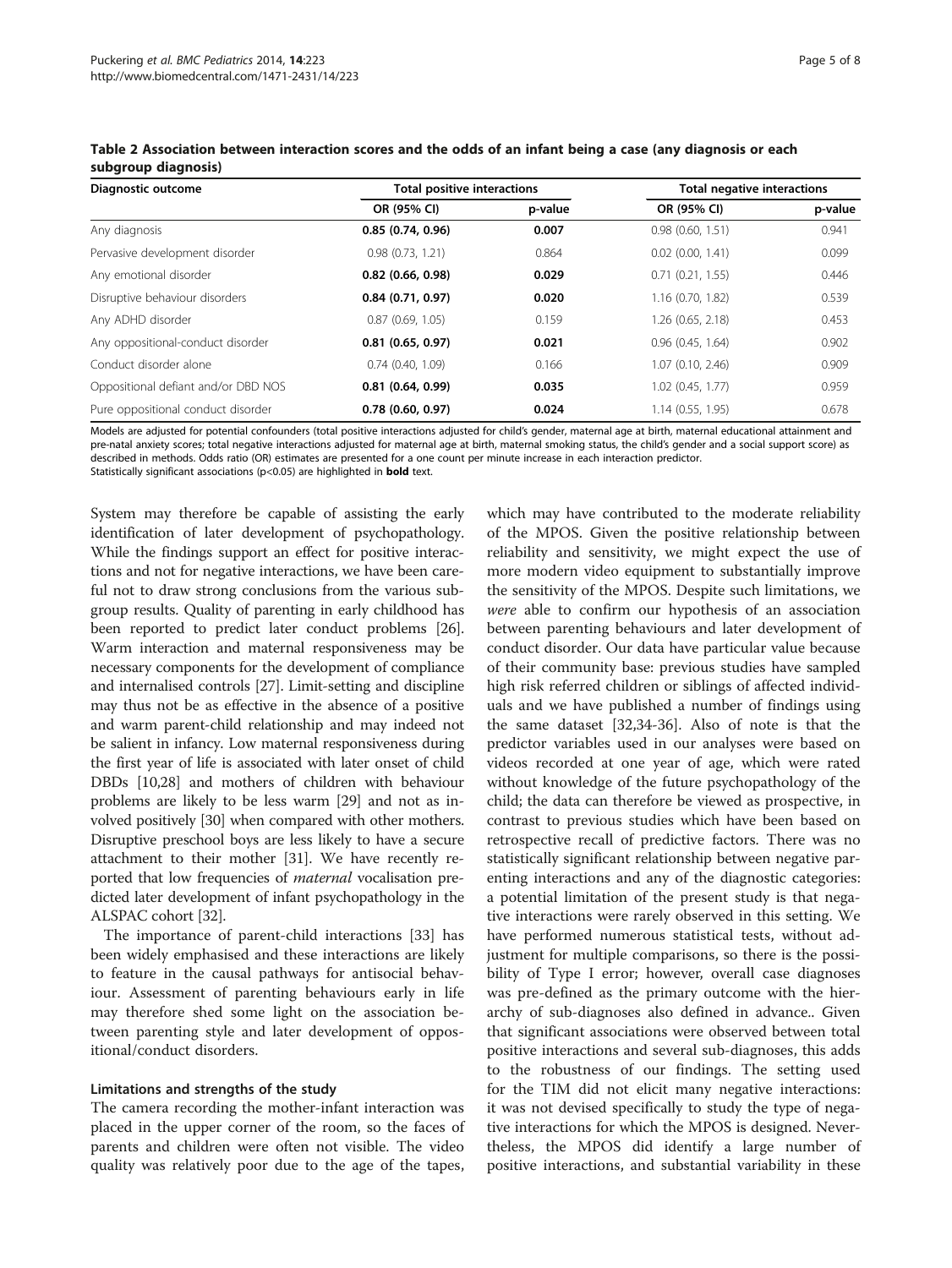#### <span id="page-5-0"></span>Table 3 Univariate associations of predictors with the rate of positive and negative interaction scores

|                                                           |                                           | for predictor* | Summary statistics Associations with rate of Associations with rate of<br>negative interactions | positive interactions                                         |
|-----------------------------------------------------------|-------------------------------------------|----------------|-------------------------------------------------------------------------------------------------|---------------------------------------------------------------|
|                                                           | Female                                    | 49 (30.6%)     |                                                                                                 |                                                               |
| Child gender                                              | Male                                      | 111 (69.4%)    | 1.71 $(0.81, 3.62)$ , p = 0.160                                                                 | $0.89$ (0.74, 1.06), $p = 0.202$                              |
| Mother age at birth (for 1 year increase)                 |                                           | 29.5 (4.5)     | $0.90$ $(0.83, 0.97)$ ,<br>$p = 0.004$                                                          | 1.02 (1.00, 1.04),<br>$p = 0.033$                             |
| Parity (per unit increase)                                |                                           | 0.7(0.8)       | $0.87$ (0.56, 1.36), $p = 0.550$                                                                | $0.97$ (0.88, 1.08), $p = 0.584$                              |
| Maternal depression at 32-40 weeks (per unit<br>increase) |                                           | 6.9(5.0)       | $1.01$ (0.94, 1.08), $p = 0.812$                                                                | $1.01$ (1.00, 1.03), $p = 0.118$                              |
| Postnatal depression at 8 months (per unit<br>increase)   |                                           | 5.6(5.0)       | $1.03$ (0.97, 1.10), $p = 0.354$                                                                | 1.01 (0.99, 1.02), $p = 0.478$                                |
| Maternal anxiety at 32-40 weeks (per unit<br>increase)    |                                           | 4.7(3.4)       | 1.03 (0.93, 1.14), $p = 0.630$                                                                  | $1.02$ (0.99, 1.04), $p = 0.153$                              |
| Postnatal anxiety at 8 months (per unit increase)         |                                           | 3.8(3.9)       | $1.00$ (0.92, 1.10), $p = 0.934$                                                                | 1.01 (0.99, 1.04), $p = 0.172$                                |
|                                                           | No                                        | 24 (15.1%)     |                                                                                                 |                                                               |
| Infant breast fed                                         | Yes                                       | 135 (84.9%)    | 1.26 (0.47, 3.36), $p = 0.649$                                                                  | 1.19 (0.94, 1.51), $p = 0.150$                                |
|                                                           | Never married                             | 22 (13.8%)     |                                                                                                 |                                                               |
|                                                           | 1 <sup>st</sup> marriage                  | 123 (77.4%)    | 1.09 (0.40, 2.97), $p = 0.873$                                                                  | $1.27$ (1.00, 1.63), $p = 0.054$                              |
| Marital status                                            | 2 <sup>nd</sup> /3 <sup>rd</sup> marriage | 9(5.7%)        | 1.03 (0.18, 5.82), $p = 0.970$                                                                  | 1.25 (0.82, 1.90), $p = 0.292$                                |
|                                                           | Divorced                                  | $5(3.1\%)$     | $0.66$ (0.07, 6.16), $p = 0.718$                                                                | 1.34 (0.80, 2.24), $p = 0.264$                                |
|                                                           | No                                        | 14 (9.2%)      |                                                                                                 |                                                               |
| Father in household                                       | Yes                                       | 139 (90.8%)    | $0.50$ (0.15, 1.63), $p = 0.251$                                                                | 1.20 $(0.89, 1.62)$ , $p = 0.225$                             |
| Maternal education levels                                 | Vocational/CSE/<br>GCSE                   | 89 (56.0%)     |                                                                                                 |                                                               |
|                                                           | A level/Degree                            | 70 (44.0%)     | $1.02$ (0.51, 2.04), $p = 0.958$                                                                | 1.32 (1.12, 1.55),<br>$p = 0.001$                             |
| Anyone with chronic illness in household                  | No                                        | 133 (88.7%)    |                                                                                                 |                                                               |
|                                                           | Yes                                       | 17 (11.3%)     | 1.11 (0.36, 3.42), $p = 0.861$                                                                  | $0.89$ (0.68, 1.16), $p = 0.389$                              |
| Smoked during first trimester                             | No                                        | 128 (81.0%)    |                                                                                                 |                                                               |
|                                                           | Yes                                       | 30 (19.0%)     | $0.64$ (0.26, 1.58), $p = 0.331$                                                                | $0.91$ (0.73, 1.13), $p = 0.384$                              |
| Alcohol during first trimester (glasses of alcohol        | $<$ 1                                     | 129 (81.6%)    |                                                                                                 |                                                               |
| per week)                                                 | $\geq$ 1                                  | 29 (18.4%)     | 1.04 $(0.43, 2.52)$ , p = 0.929                                                                 | 1.04 (0.84, 1.29), $p = 0.737$                                |
| Partner physically hurt mother at 18 weeks                | No                                        | 143 (93.5%)    |                                                                                                 |                                                               |
| gestation                                                 | Yes                                       | 10 (6.5%)      |                                                                                                 | 1.29 (0.32, 5.17), $p = 0.718$ 1.03 (0.72, 1.46), $p = 0.880$ |
| Partner physically hurt mother postnatally                | No                                        | 152 (95.0%)    |                                                                                                 |                                                               |
|                                                           | Yes                                       | $8(5.0\%)$     | $0.34$ (0.06, 1.97), $p = 0.230$                                                                | 1.01 (0.69, 1.47), $p = 0.962$                                |
| Social support score (per unit increase)                  |                                           | 20.1(4.8)      | $0.94$ (0.87, 1.01), $p = 0.072$                                                                | 1.01 (0.99, 1.03), $p = 0.335$                                |
| Life event score 18-23 weeks (per unit increase)          |                                           | 8.6(6.5)       | $1.02$ (0.97, 1.08), $p = 0.417$                                                                | 1.00 (0.98, 1.01), $p = 0.716$                                |
| Maternal bonding score (per unit increase)                |                                           | 28.0 (4.0)     | $0.98$ (0.91, 1.07), $p = 0.723$                                                                | 0.98 (0.96, 1.00),<br>$p = 0.024$                             |
| Aggression score (per unit increase)                      |                                           | 10.2(1.8)      | $0.96$ (0.78, 1.17), $p = 0.655$                                                                | 1.03 (0.98, 1.08), $p = 0.300$                                |

(Effect estimates are the relative change in interaction scores for a specified increase in continuous predictor variables or compared to the stated reference group for categorical predictors).

\*Mean (SD) presented for continuous variables and N (%) for categorical.

- indicates reference category in regression analysis.

Statistically significant associations (p<0.05) are highlighted in **bold** text.

behaviours was demonstrated by the ALSPAC participants. Furthermore, if videos were available of settings specifically designed to elicit a range of positive and negative interactions, then this could enhance the reliability of the MPOS measure. Finally, some diagnoses, for example, pervasive developmental disorder, were represented by small numbers and the lack of associations may reflect Type II error. It is possible that lower positive parenting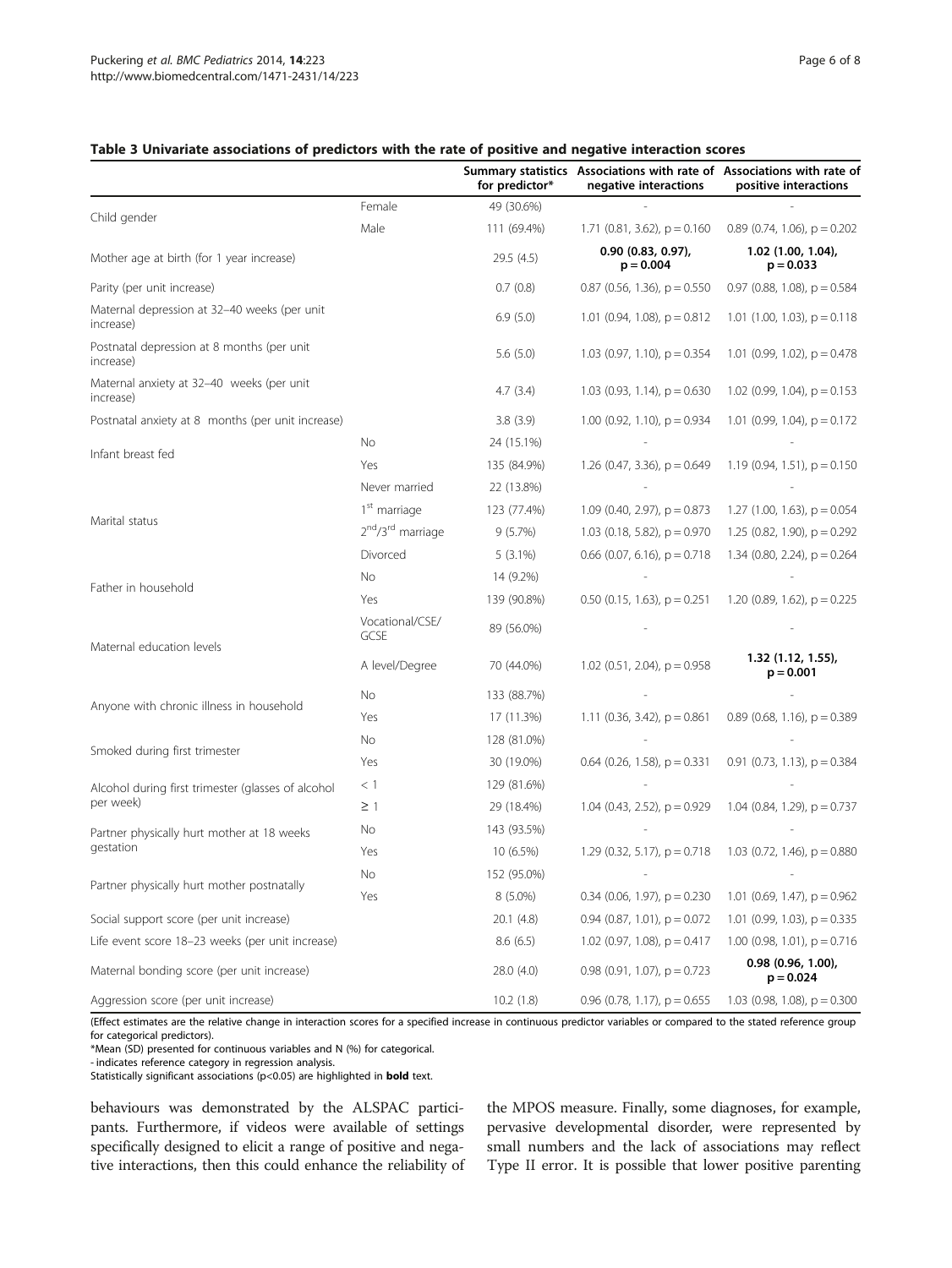<span id="page-6-0"></span>scores may represent an overall lower level of maternal activity: we have reported that less frequent maternal vocalisations [\[32\]](#page-7-0) and lower levels of parental activity using a holistic measure [\[34\]](#page-7-0) are associated with later psychopathology and we are currently exploring the inter-relationships between these predictors.

It was difficult to achieve high reliability on the MPOS in this setting, for which it was not uniquely designed. There are similar problems in applying other possible coding systems, for example the Care Index which has specific instructions based around three minutes of free play, rather than the constrained conditions of the TIM. Nevertheless MPOS has been shown to have utility and predictive or concurrent validity in other situations. For example, it distinguishes parent-child dyads with growth delay [[37](#page-7-0)] and is sensitive to change, concurrently with maternal depressed mood [\[22\]](#page-7-0). Though not as well supported by reliability and validity studies as would be ideal, it was therefore chosen as a tool. It effectively predicts DBDs in this study, some six years after the original coding, supporting the assertion that is a useful system, albeit in need of further refinement for future use.

## Clinical implications

There is a need for tools which can be used by primary care clinicians to assist in early identification of disruptive behaviour disorders. While we acknowledge that further investigation of the concurrent and predictive indicators of the MPOS measure is required, these initial results indicate that positive parenting, as measured by the MPOS may be useful in assisting in the early detection of risk for disruptive behaviour disorders and it is possible that with further refinement it could be used to assess parent-infant interactions in primary care settings.

### Future research

It is possible that observational assessment may have greater utility in more naturalistic social interactions than those studied here. Further community-based longitudinal studies of the predictive validity of the MPOS in different types of social interaction, for example feeding, nappy changing or free play are indicated. Situations where parenting skills are challenged by the task and thus negative interactions more likely to be observed may have additional value in predicting the onset of disruptive behaviour disorders.

## Conclusions

Despite many investigations of negative aspects of parenting, much less research has focused on the impact of positive parenting processes. It is increasingly recognised that positive aspects of parenting, such as warmth, positive involvement and secure child-parent attachment are independently associated with a reduced risk of developing

disruptive behaviour disorders and may be particularly salient in the very early years before behaviour management strategies predominate [\[13\]](#page-7-0). The work reported here lends some support to this finding.

## Additional file

### [Additional file 1:](http://www.biomedcentral.com/content/supplementary/1471-2431-14-223-S1.doc) Mellow Parenting Observational System.

#### Abbreviations

MPOS: Mellow Parenting Observational System; ALSPAC: Avon Longitudinal Study of Parents and Children; CD: Conduct disorder; ODD: Oppositional-defiant disorder; DBD-NOS: Disruptive behaviour disorder NOS; ADHD: Attention deficit hyperactivity disorder.

#### Competing interests

CP is Programme Director of Mellow Parenting, a charity registered in Scotland who hold the copyright of the Mellow Parenting Coding System. CSA has been working on a systematic review on perinatal and postnatal depression interventions for the charity Mellow Parenting which owns intellectual property rights over the Mellow Parenting Coding System. AM, CSA, DP and OD reports grants from Waterloo Foundation during the conduct of the study. PW has received travel expenses and catering at meetings from Mellow Parenting, the charity which owns intellectual property rights over the Mellow Parenting Observational Scale. JG reports grants from Wellcome Trust, grants from Medical Research Council, grants from University of Bristol during the conduct of the study. Other authors report no competing interests.

#### Authors' contributions

CSA drafted the manuscript with AM. OD; AM; DP and PCDJ performed the statistical analysis. CSA also contributed to the analysis of the data. AM; HM; JG; CP and CG designed the study. PW designed study and is the principal investigator and guarantor for the contents of this article. All eleven authors reviewed the manuscript. All authors read and approved the final manuscript.

#### Acknowledgements

We are extremely grateful to all the families who took part in this study, the midwives for their help in recruiting them, and the whole ALSPAC team, which includes interviewers, computer and laboratory technicians, clerical workers, research scientists, volunteers, managers, receptionists, and nurses. The United Kingdom Medical Research Council, the Wellcome Trust (grant ref: 092731) and the University of Bristol currently provide core support for ALSPAC. This article is the work of the authors, and Dr Christine Puckering will serve as guarantor for the contents of this article.

#### Funding

ALSPAC currently receives core support from Wellcome Trust, Medical Research Council and the University of Bristol. This project was specifically funded by small grants from the Yorkhill Children's Foundation, the Gillberg Neuropsychiatry Centre and the Waterloo Foundation. This article is the work of the authors, and Philip Wilson will serve as guarantor for the contents of this article.

#### Author details

<sup>1</sup>Institute of Health and Wellbeing, University of Glasgow, RHSC Yorkhill Glasgow, Scotland G3 8SJ, UK. <sup>2</sup>School of Health Sciences, University of Salford, Allerton Building, Frederick Road, Salford, England M6 6PU, UK. <sup>3</sup>Robertson Centre for Biostatistics, University of Glasgow, Boyd Orr Building, Glasgow, Scotland G12 8QQ, UK. <sup>4</sup>National Centre for Autism Studies, the University of Strathclyde, Scotland, UK.<sup>5</sup> Centre for Child and Adolescent Health, School of Social and Community Medicine, University of Bristol, Bristol, England, UK. <sup>6</sup>Centre for Mental Health, Addiction and Suicide Research, School of Social and Community Medicine, University of Bristol, Bristol, England, UK.<sup>7</sup> Centre for Rural Health, University of Aberdeen, The Centre for Health Science, Old Perth Road, Inverness, Scotland IV2 3JH, UK.